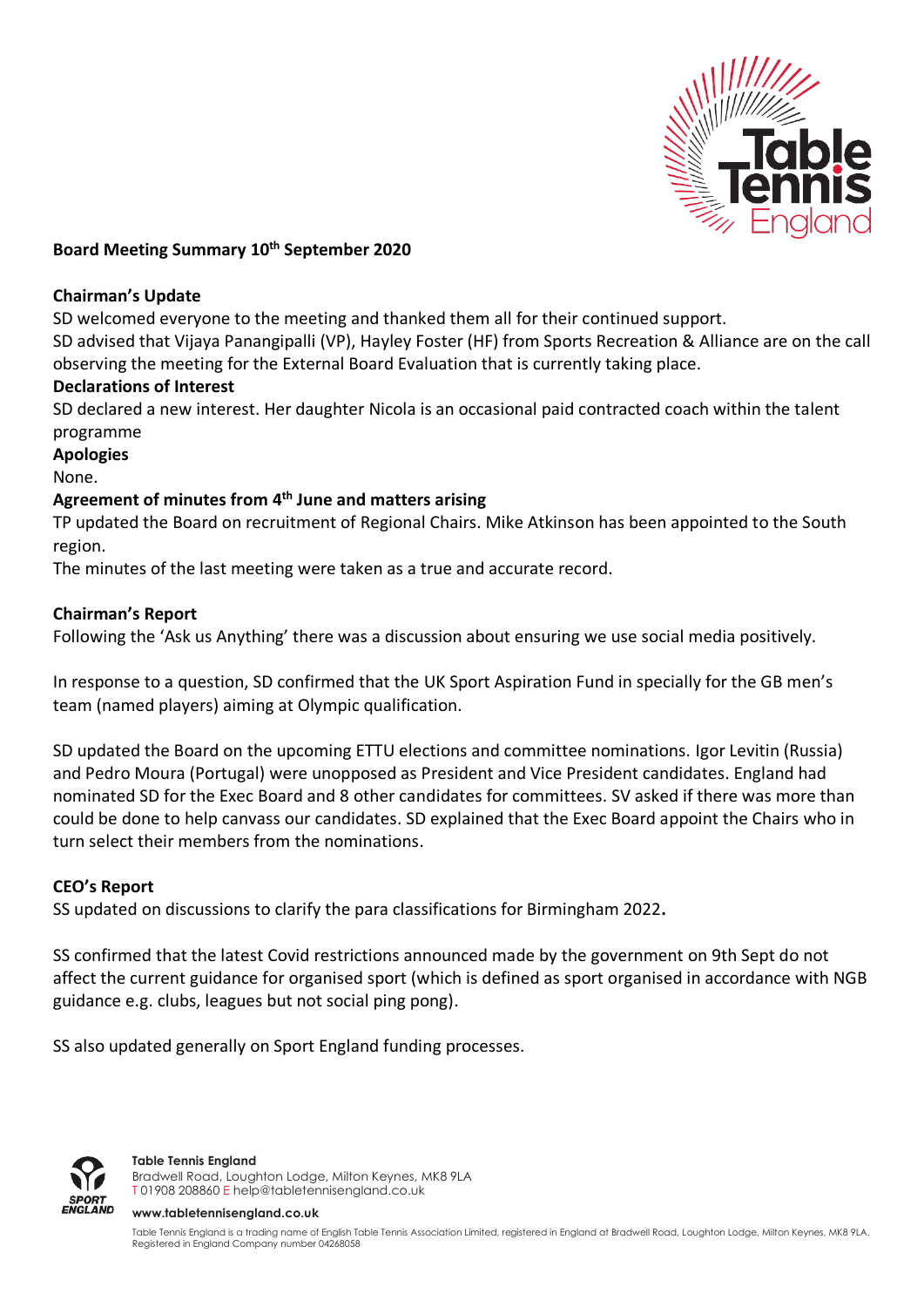

## **Head of Operations & Governance Report**

Latest membership renewals tracking at just under 50% currently.

After discussion about the Annual Returns process the Board agreed to change the date from October to end March each year. The Regulations will be updated.

Return to Office plans (October re-opening) are currently being finalised. Staff survey results discussed (overall positive feedback on the handling of the crisis for staff) and Board assured that staffs individuals needs and welfare being looked after.

Process Review Group (subgroup of Governance & Risk Committee) vacancy to be filled from within the Board.

### **Finance Report**

Board reviewed the latest financial impact forecast. Largest unknown variables being membership renewals and the recommencement of national competition. Further scenarios will be considered at end of Q2.

## **Operations Reports**

Board reviewed the departments operations reports and asked a few questions regarding website and brand refresh, use of Ping Pong Parlours by coaches/clubs, membership communications and promotions and British League competition decision dates.

### **MAG**

SV provided an update on MAG activity, thanking Neil Hurford for his proactive leadership. Board had a very positive and detailed discussion regarding the MAG volunteer paper, Board endorses the principles of the paper and agrees that 'volunteers' are a strategic priority for the association. It was agreed to forward to the executive for a proposal, resource implications and budget to come back to the Board meeting in December.

### **Performance Strategy**

The performance team joined the meeting and made a presentation about the performance programme. Questions and discussion following including the need to address the gaps in the club/coach structure given that there is limited time for athletes with national coaches. It was acknowledged that there are still gaps in the pipeline with girls but there was a lot of promising work common from the Hopes and Aspire programmes.

DL observed the importance of athlete and coach wellbeing – creating the right culture and ensuring a balance between performance and wellbeing.

SV and SG made observations about communications and this was acknowledged. A specific communications plan regarding the programme is being worked on.



#### **Table Tennis England**

Bradwell Road, Loughton Lodge, Milton Keynes, MK8 9LA T 01908 208860 [E help@tabletennisengland.co.uk](mailto:help@tabletennisengland.co.uk)

**[www.tabletennisengland.co.uk](http://www.tabletennisengland.co.uk/)**